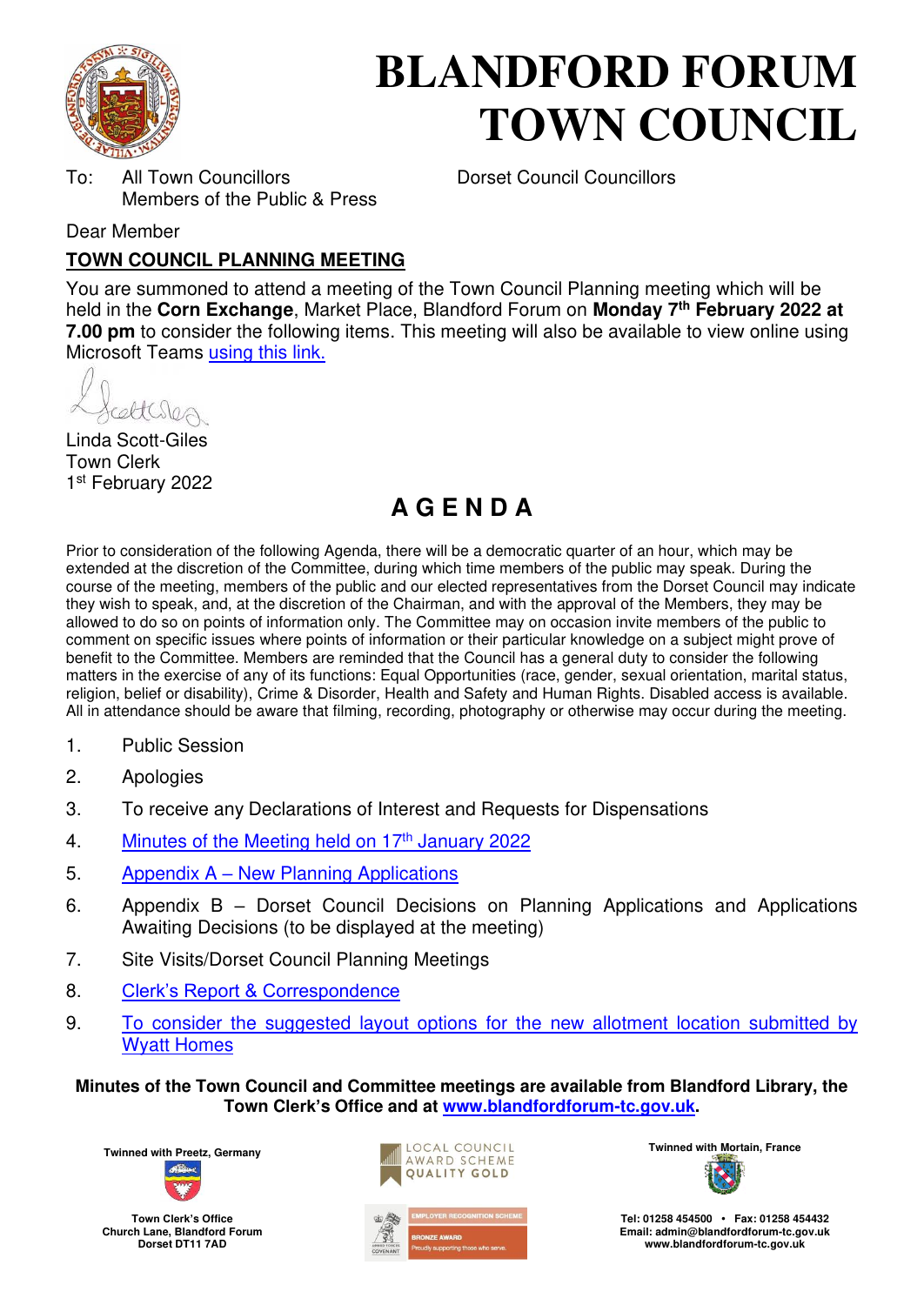# **PLANNING APPENDIX A – NEW PLANNING APPLICATIONS Planning Meeting on Monday 7th February 2022**

|  | Application & Date                                                   | <b>Application Details</b>                                                                                                                                                                   | Comments/<br>Blandford + Neighbourhood Plan<br>2011-2033 |
|--|----------------------------------------------------------------------|----------------------------------------------------------------------------------------------------------------------------------------------------------------------------------------------|----------------------------------------------------------|
|  | P/ADV/2022/00310<br>Colten Care<br>27 <sup>th</sup> January 2022     | 38-40 Whitecliffe House White Cliff Mill Street<br>Erect two projecting signboards (replace and reposition existing sign)<br>and erect one wall mounted fascia sign.                         | B11 - Managing Design in the<br><b>Conservation Area</b> |
|  | P/LBC/2022/00534<br>Colten Care Ltd<br>31 <sup>st</sup> January 2022 | 38-40 Whitecliffe House White Cliff Mill Street<br>External alterations to erect two projecting signboards (replace and<br>reposition existing sign) and erect one wall mounted fascia sign. | B11 - Managing Design in the<br><b>Conservation Area</b> |

#### **Previous applications:**

<span id="page-1-0"></span>

| <b>Application &amp; Date</b> | <b>Application Details</b>                                | <b>Town Council</b>                   | <b>Dorset Council</b> |
|-------------------------------|-----------------------------------------------------------|---------------------------------------|-----------------------|
| 2/2019/1067/LBC               | Whitecliffe House 38 - 40 White Cliff Mill Street         |                                       |                       |
| 2/2019/0950/FUL               | Demolish southern boundary wall, erect replacement        | The Town Council has no objections    | <b>Granted</b>        |
| Mr M Alfazema                 | wall and carry out associated external alterations.       | to the application subject to         |                       |
| <b>July 2019</b>              | Erect replacement rear boundary wall (demolish            | <b>Conservation Officer approval.</b> |                       |
|                               | existing).                                                |                                       |                       |
| 2/2017/1753/LBC               | Whitecliffe House Nursing Home 38 - 40 White Cliff        |                                       |                       |
| 2/2017/1726/ADV               | Mill                                                      | The Town Council objects to the       | <b>Granted</b>        |
| Colton Care Ltd               | Erection of 2 no. non illuminated hanging signs and 1     | application, due to the affect on the |                       |
| November 2017                 | no. non illuminated sign board and carry out              | street scene and the amount of        |                       |
|                               | associated external alterations                           | unnecessary signage.                  |                       |
| 2/2017/0664/LBC               | Whitecliffe House Nursing Home 38 - 40 White Cliff        |                                       |                       |
| 2/2017/0663/FUL               | <b>Mill Street</b>                                        | No objection                          | <b>Withdrawn</b>      |
| Mr Alan Portsmouth            | Install 55 No. replacement windows to 38 and 40           |                                       |                       |
| May 2017                      | Whitecliff Mill Street, to include the internal courtyard |                                       |                       |
|                               | and the N/E Elevation facing the surgery car park and     |                                       |                       |
|                               | carry out associated external alterations.                |                                       |                       |
| 2/2016/1237/FUL               | Whitecliffe House Nursing Home 38 - 40 White Cliff        |                                       |                       |
| 2/2016/1238/LBC               | <b>Mill Street</b>                                        | No objection                          | <b>Granted</b>        |
| <b>Brian Simpson</b>          | Replacement windows to internal courtyard (carry out      |                                       |                       |
| August 2016                   | associated internal and external alterations).            |                                       |                       |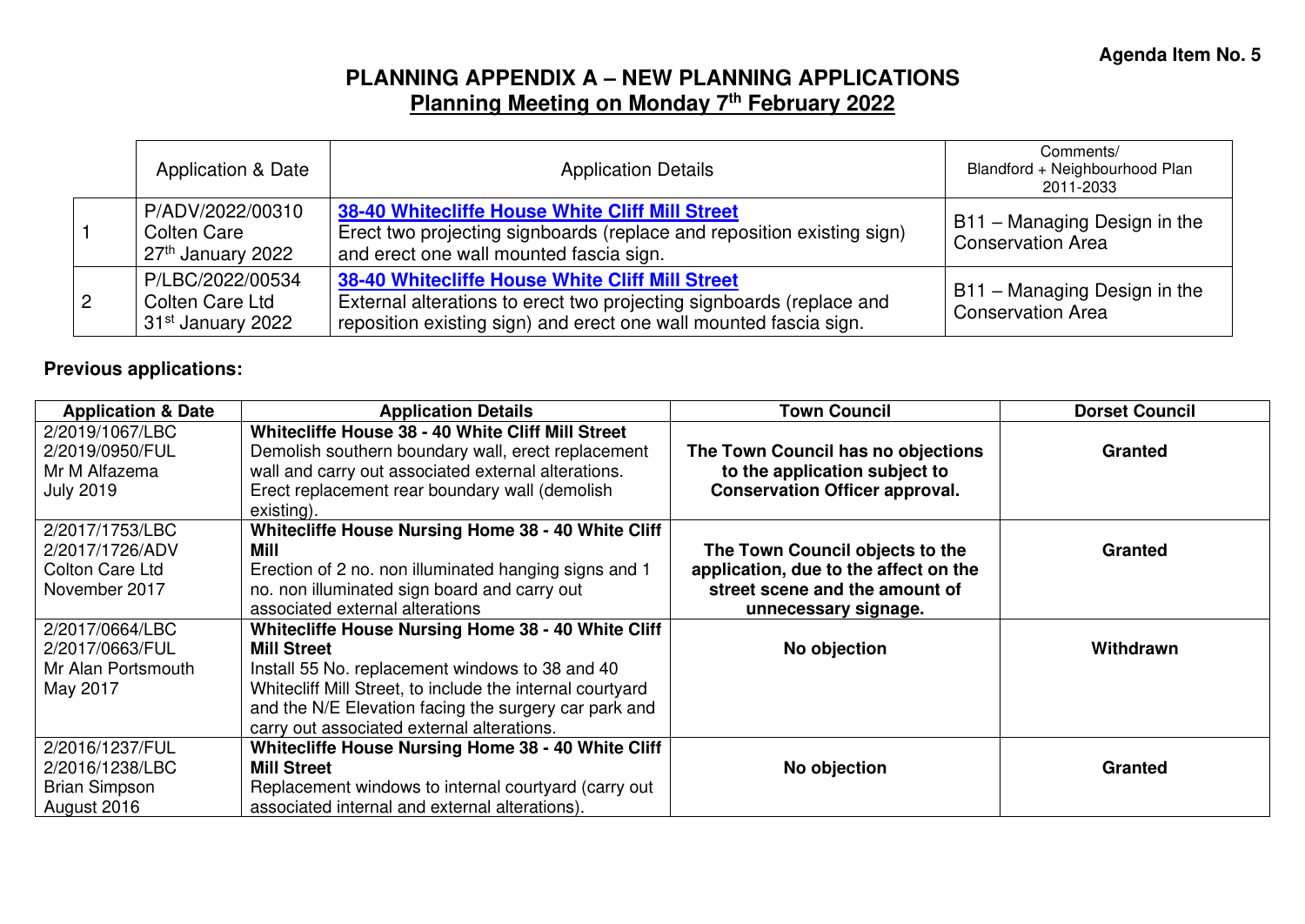### **Clerk's Report & Correspondence**

<span id="page-2-0"></span>B+ NP Grant – The B+ Monitoring Group has been successful in securing a grant of £2,200 for the review of the Plan. The group will engage with their consultant for an initial workshop to talk about possible modifications to the Plan.

Temporary Road Closure – All vehicles will be prohibited from proceeding along Salisbury Road, from the junction of Kings Road (in both directions), a distance of approximately 80 metres from this point in a south westerly direction. This order will come into operation on 14th February 2022 and will remain in force for 18 months, however it is anticipated that the works will be completed by 25<sup>th</sup> February 2022. This Order will enable Parchow Groundworks safe access to construct a new foul water connection into existing chamber with new pipe work to be installed. The alternative route, which will be sign posted is as follows: Salisbury Road - A354 - Wimborne Road - East Street - Salisbury Street - Salisbury Road.

The Hive, Kingsway - The Town Council has been notified that the Planning Officer allocated for application P/HOU/2021/02996 - Continue use of garage as self-contained annexe has invited the applicants to submit a full planning application for a self-contained holiday let.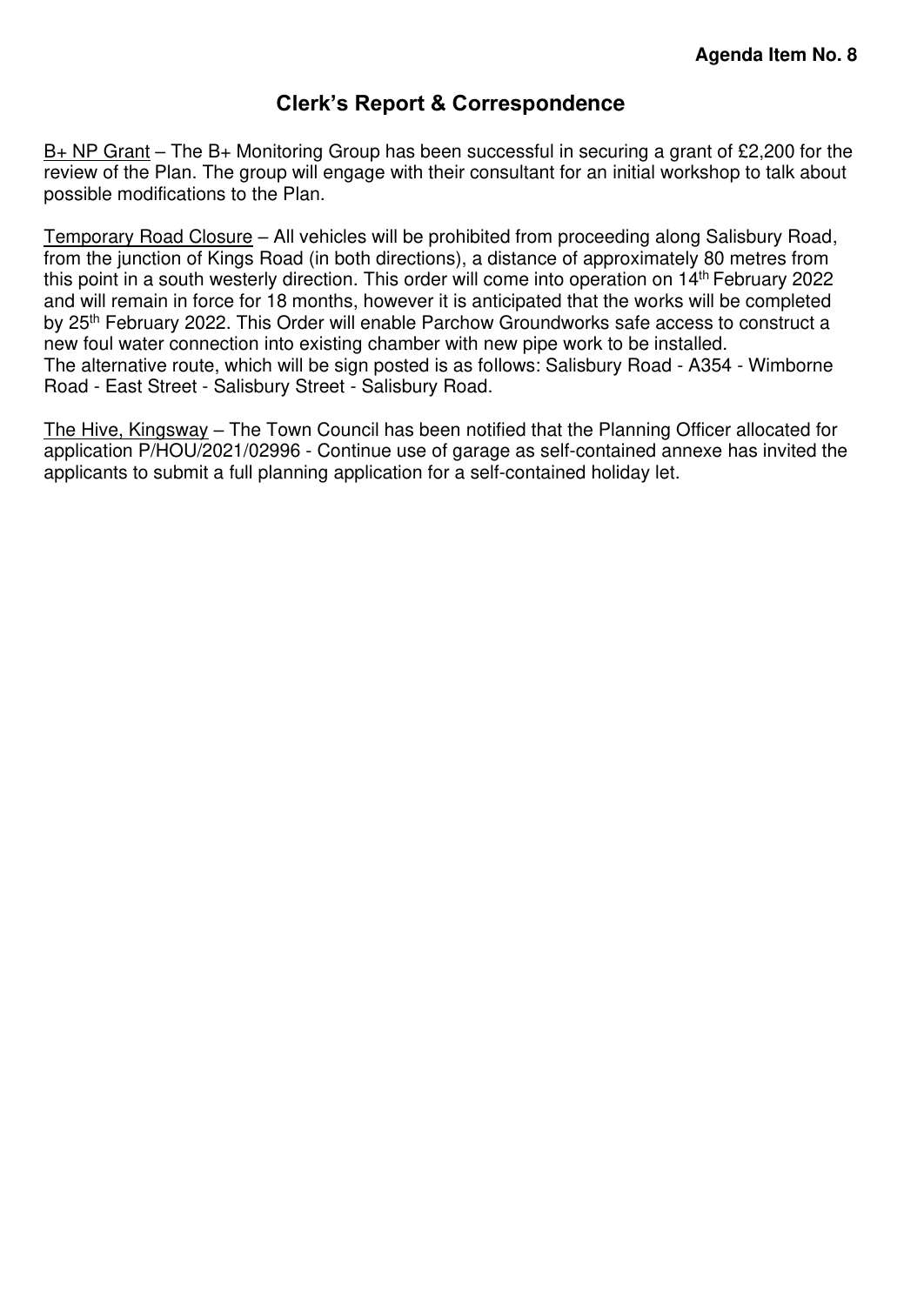# <span id="page-3-0"></span>**To consider the suggested layout options for the new allotment location submitted by Wyatt Homes**

#### **Background**

At the meeting held on 7<sup>th</sup> December 2021 between Wyatt Homes, members of the Blandford Allotment Society and Town Council councillors and officers, attendees were presented with a proposed layout for the allotments, the new allotment building and the compound. The allotment society expressed some concerns regarding the layout and it was agreed that the developer would submit further proposals.

#### **Report**

In January 2022 various proposals were received from the developer. These were shared with the Allotment Society and all Councillors.

#### Email received from the developer:

*Following the meeting, our master planners have drawn up a set of plans showing different options for the layout of the new allotments, allotment building, and compound area. The plans and an accompanying note are attached to this email. Overall, the plans indicate the opportunity presented by the new area to provide a larger space for the allotments, with more plots and improved facilities. These would of course be subject to planning and landowner agreement.*

*I would be grateful if you could forward the attached plans and note to the allotment holder representatives and let me know which of the options is preferred.* 

*We would also like to arrange for a meeting to agree the outstanding matters for the Heads of Terms with the relevant town council representatives, landowners, agents, and lawyers in attendance. Please could you check availability at your end and let me have some potential dates for this.* 

The Allotment Society met and discussed the options presented to them and would like to proceed with the following (also see [Appendix A\)](#page-5-0):

*We discussed the various options provided Wyatt Homes and have decided on the following:*

#### • **131-Dl-105.0 Allotment Layout Plan** *–* **Option 3**

*Agreed - It was felt that this layout allowed greater access for the allotment holders.*

#### • **131-Dl-102.0 Allotment Building Floorplan** *–* **Option B**

*This is the preferred floor plan option because of the larger capacity lockers, but not the orientation. We would like this flipped so the expanse of roof area will be south facing in order to generate the most power for the future installation of solar panels.* 

*In addition, we are keen to include some form of rainwater catchment system.* 

*Perhaps Wyatt Homes could redesign the allotment building to accommodate our suggestions.* 

#### • **131-Dl-108.0 Proposed Compound Area Plan** *–* **Option B**

*Agreed - It was decided the waste area was better sited next to the fence abutting the playing field car park. Hopefully Wyatt homes will be able to redesign the plans taking into account the above requirement.*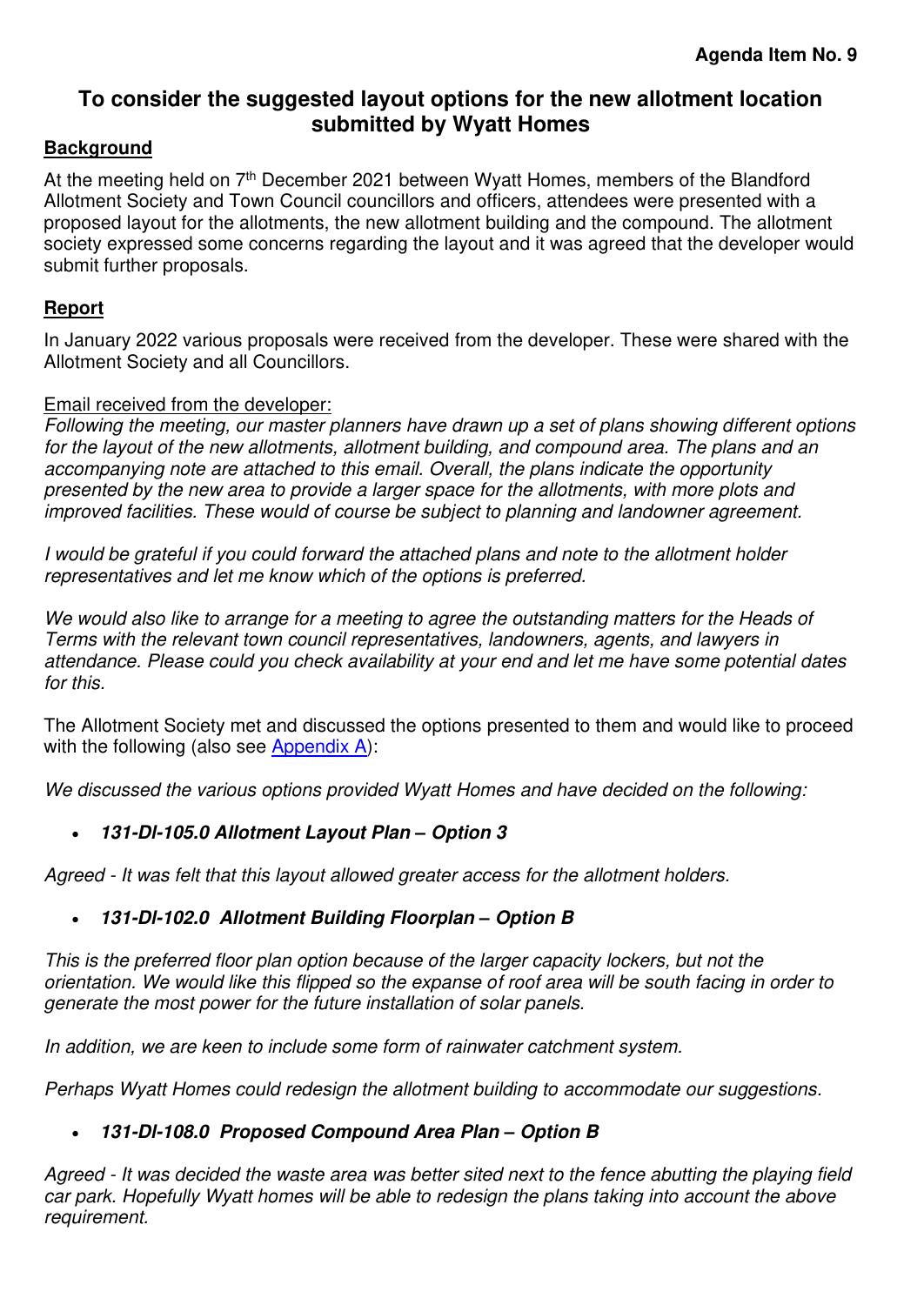Both the proposed plans and the preferred option by the allotment society have been sent to the Town Council's solicitor for their professional opinion, and it is hoped that a response will be received prior to the meeting, although it is short notice.

#### **Recommendation**

Councillors should consider if they would support the options preferred by the Allotment Society, which can then be relayed to the developer.

Sybille Maddock Assistant Town Clerk 31st January 2022